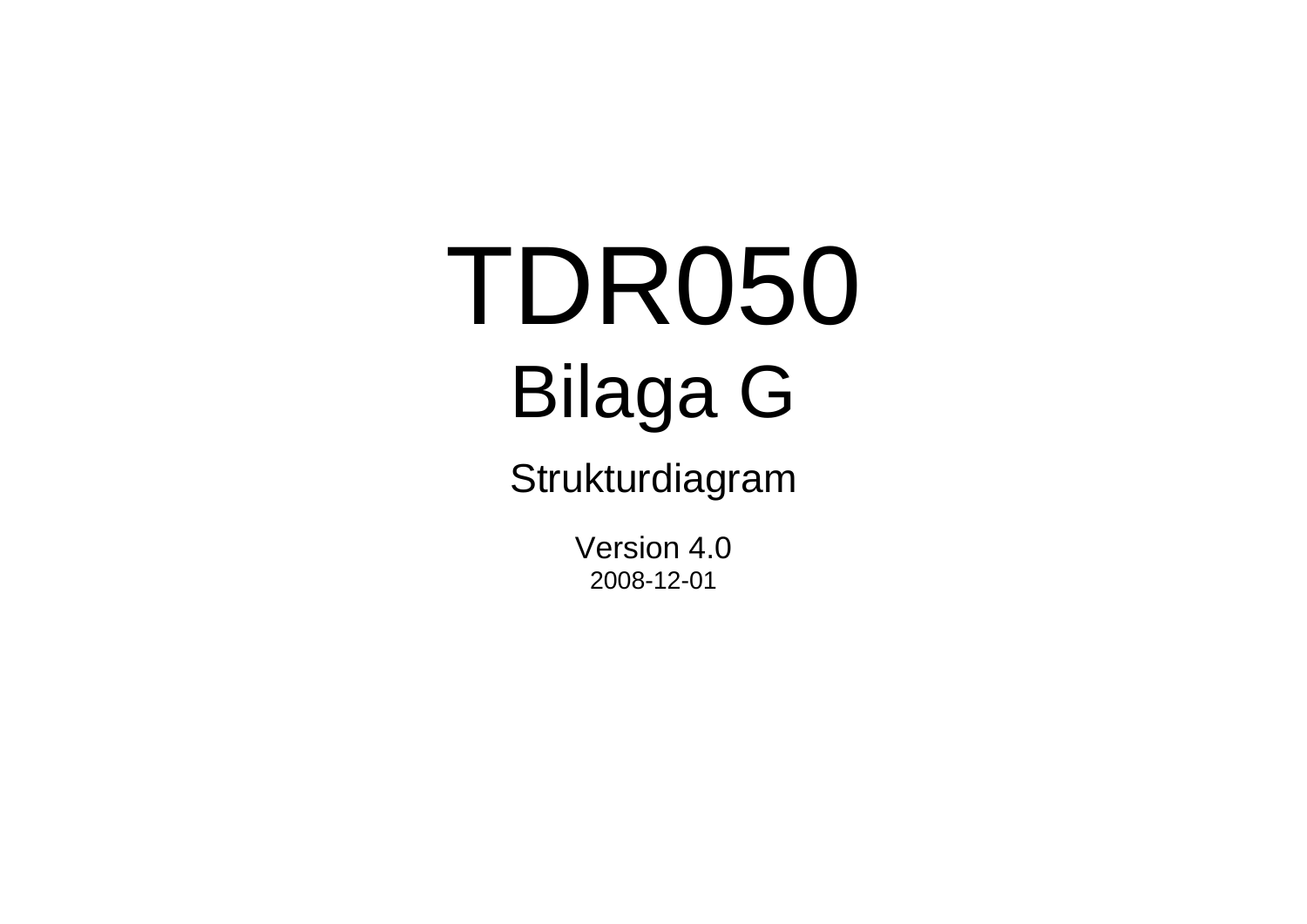$\operatorname{Strukturdiagram}$ 

## **TDR050, bilaga G**  2008-12-01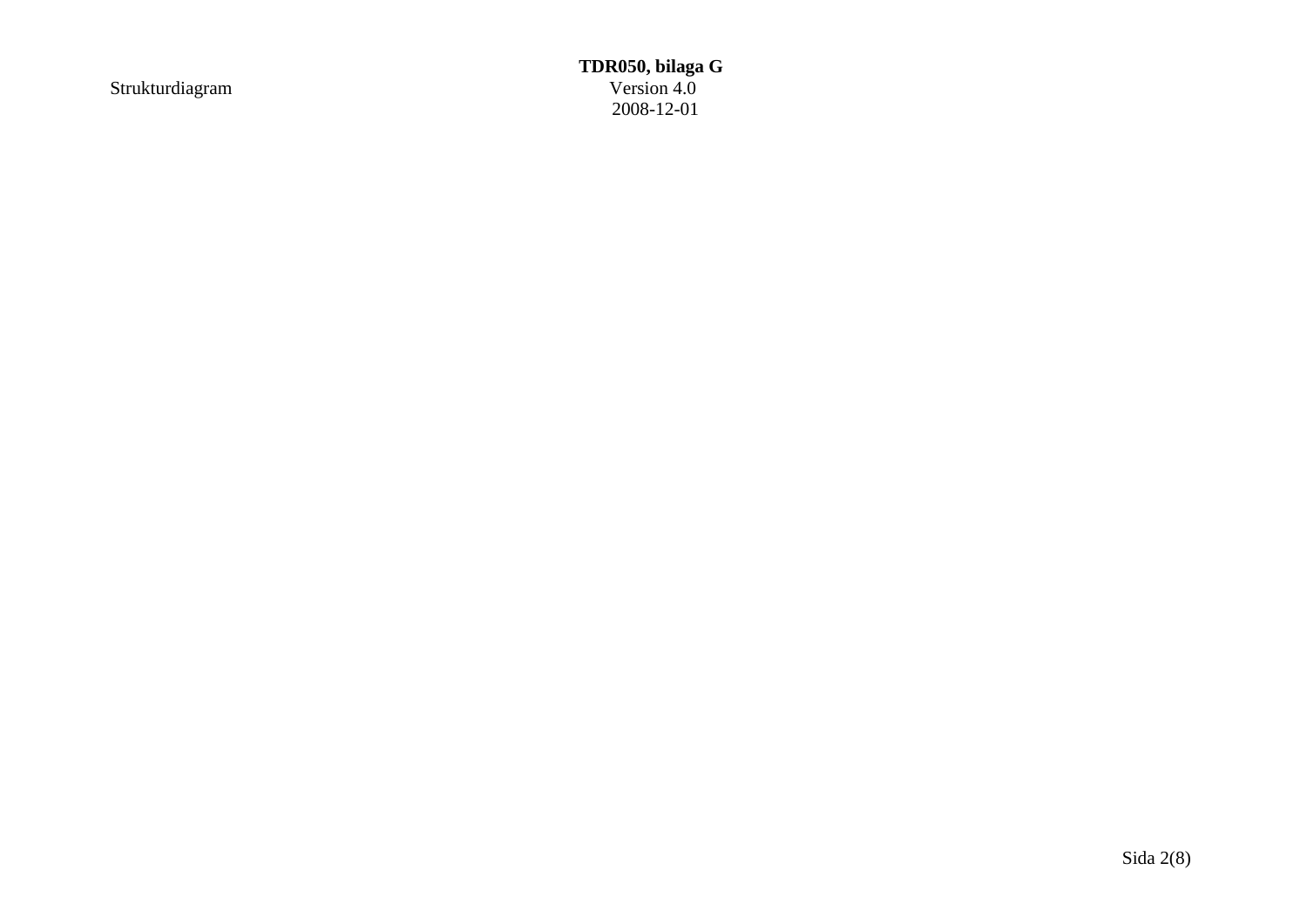#### **TDR050, bilaga G**  2008-12-01

#### **Översikt av meddelandekombinationer som bildar godkända överföringar.**

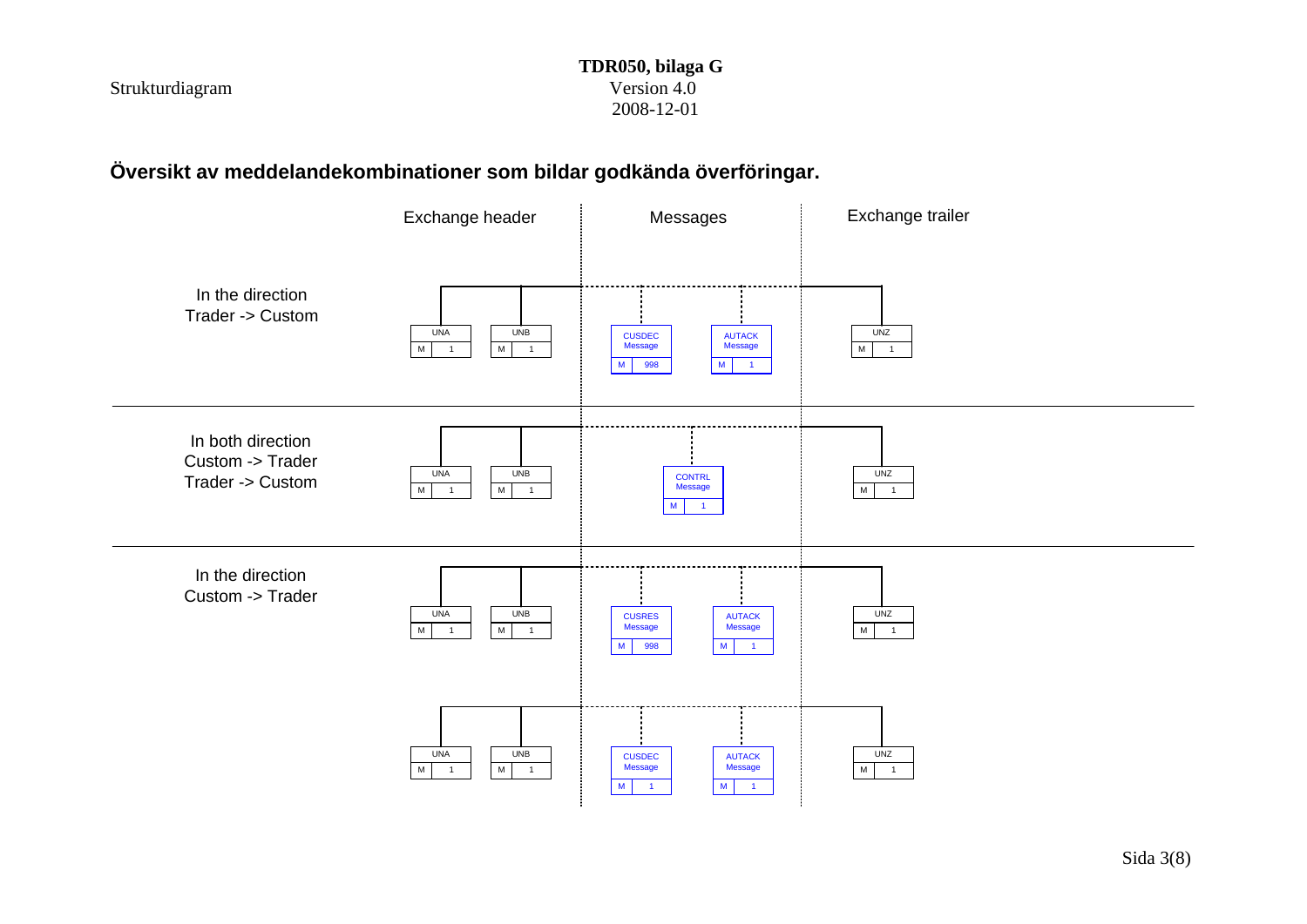#### **TDR050, bilaga G**  2008-12-01

**CUSDEC** (huvudnivå och summanivå) *Nya segment med Fet stil (FII[7], MEA[8], EQD[9],SEL[10] ).*



Level 3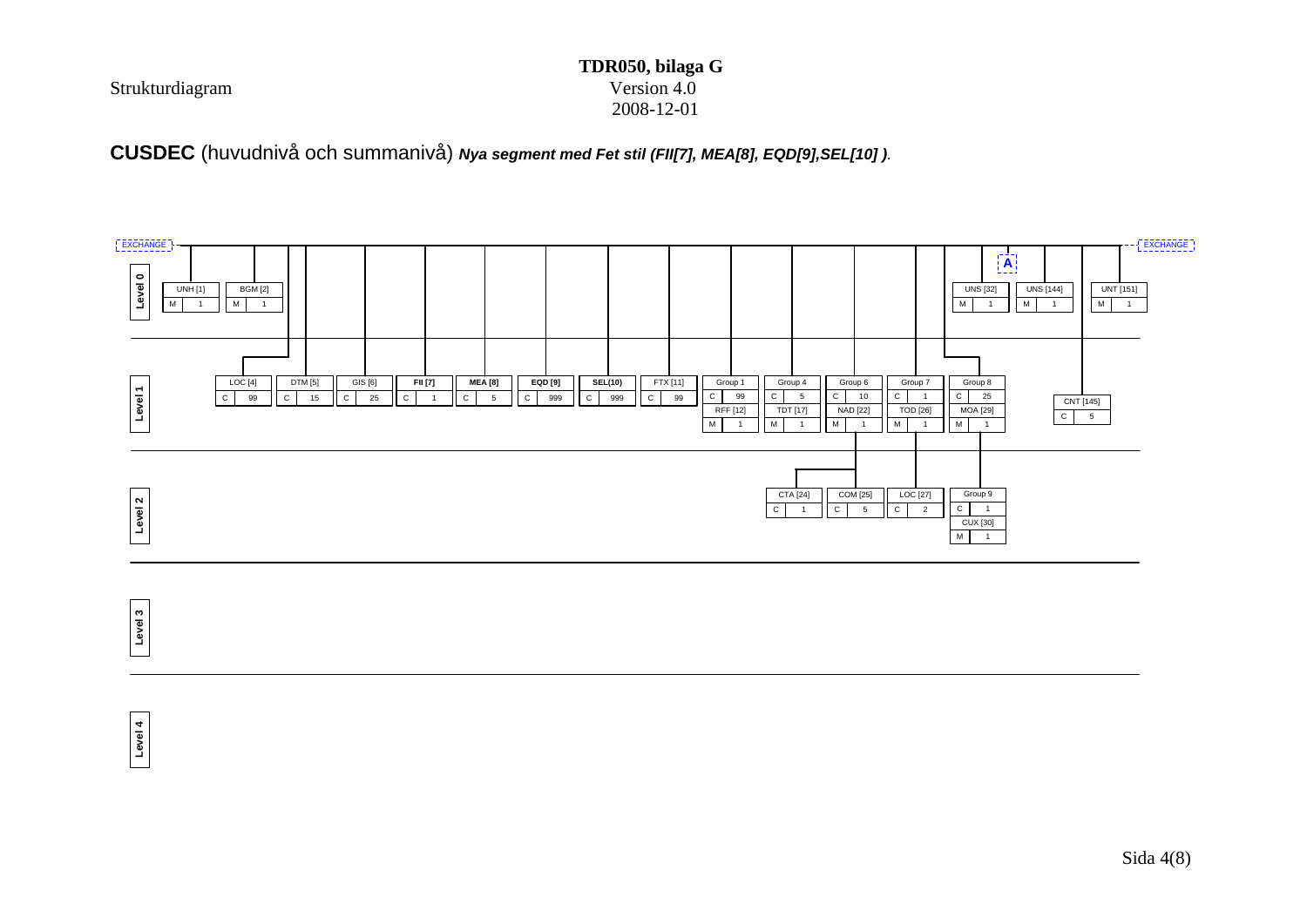## **TDR050, bilaga G**  2008-12-01

#### **CUSDEC** (varupostnivå) *Nya segment med Fet stil. (TDT[98])*

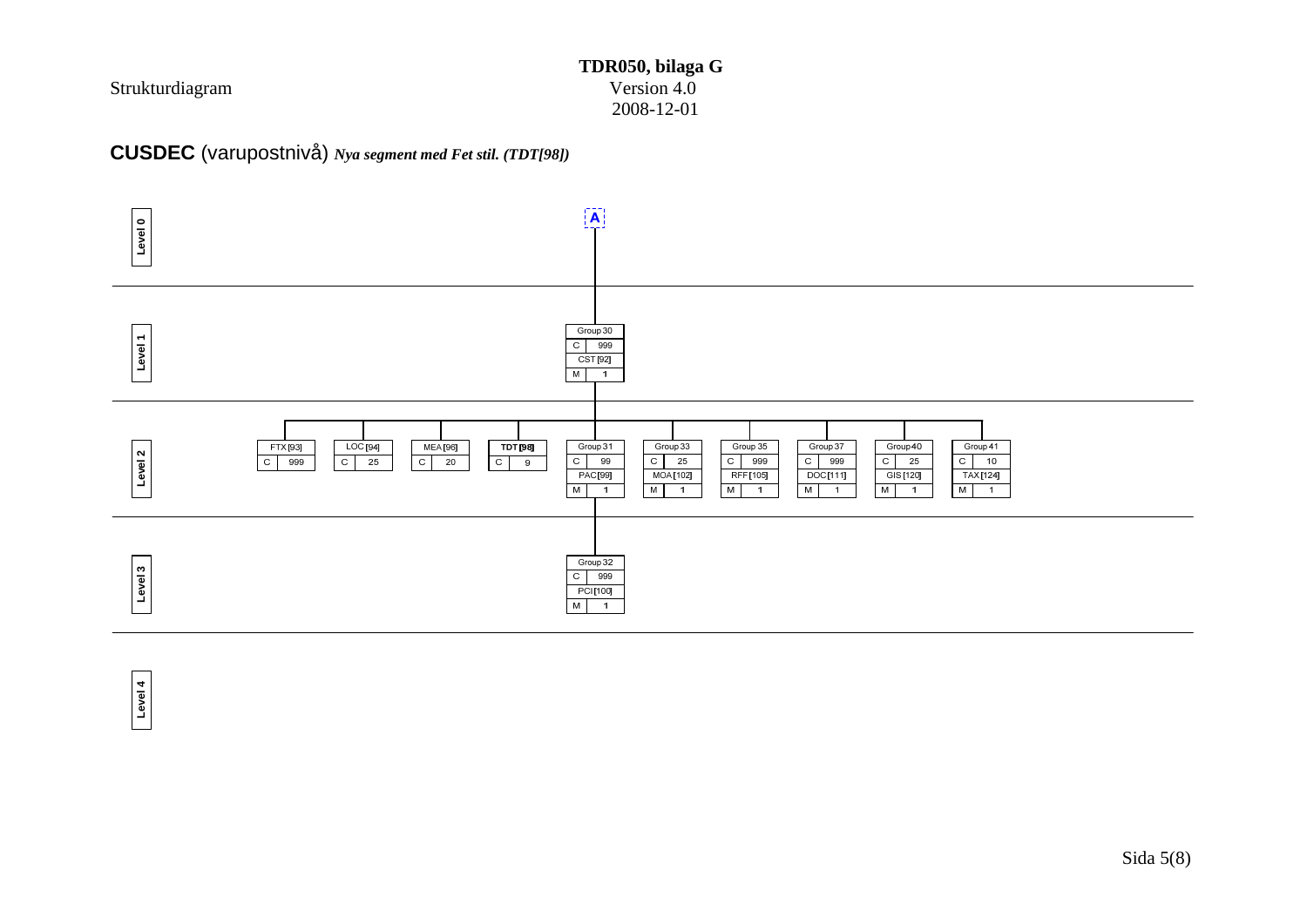## **TDR050, bilaga G**  2008-12-01

#### **CUSRES**

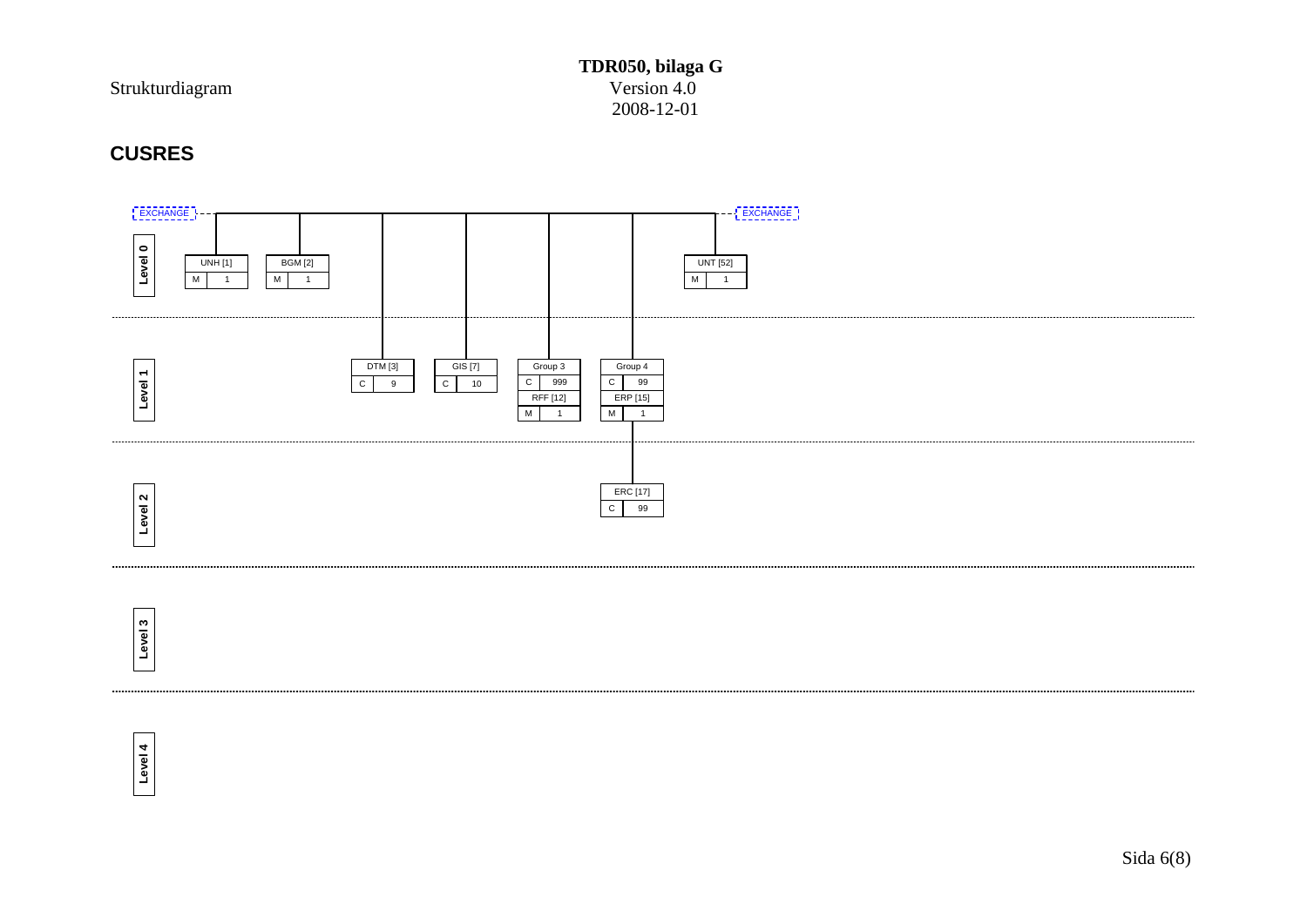## **TDR050, bilaga G**  2008-12-01

#### **AUTACK**